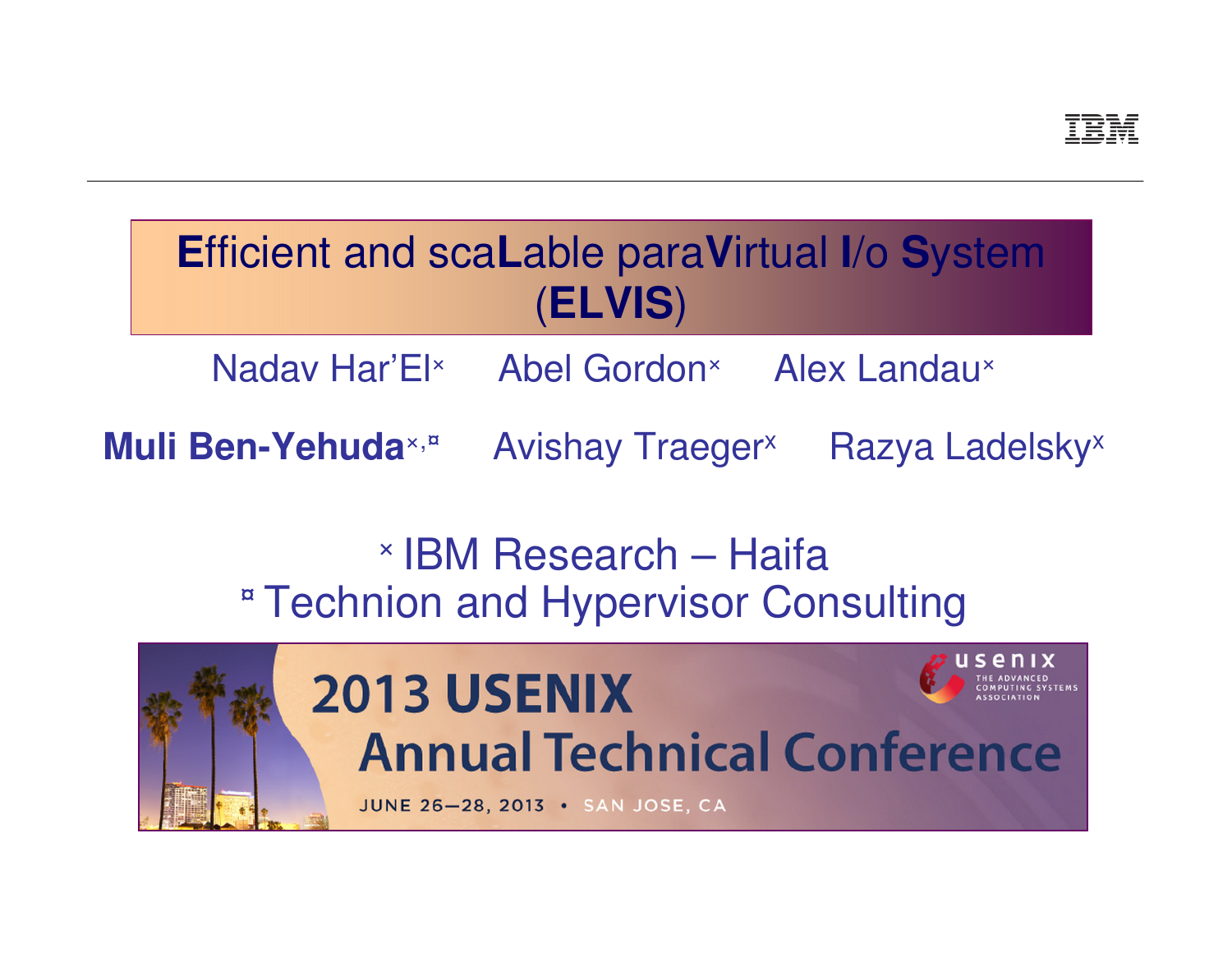## Why (not) software-based I/O interposition in virtual environments?

Pros

- –Software Defined Networking
- –File based images
- –Live Migration
- –Fault Tolerance
- –**Security**

–….

Cons

- –Scalability Limitations
- –Performance Degradation
- –Scalability Limitations
- <sup>2</sup> Performance Degradation





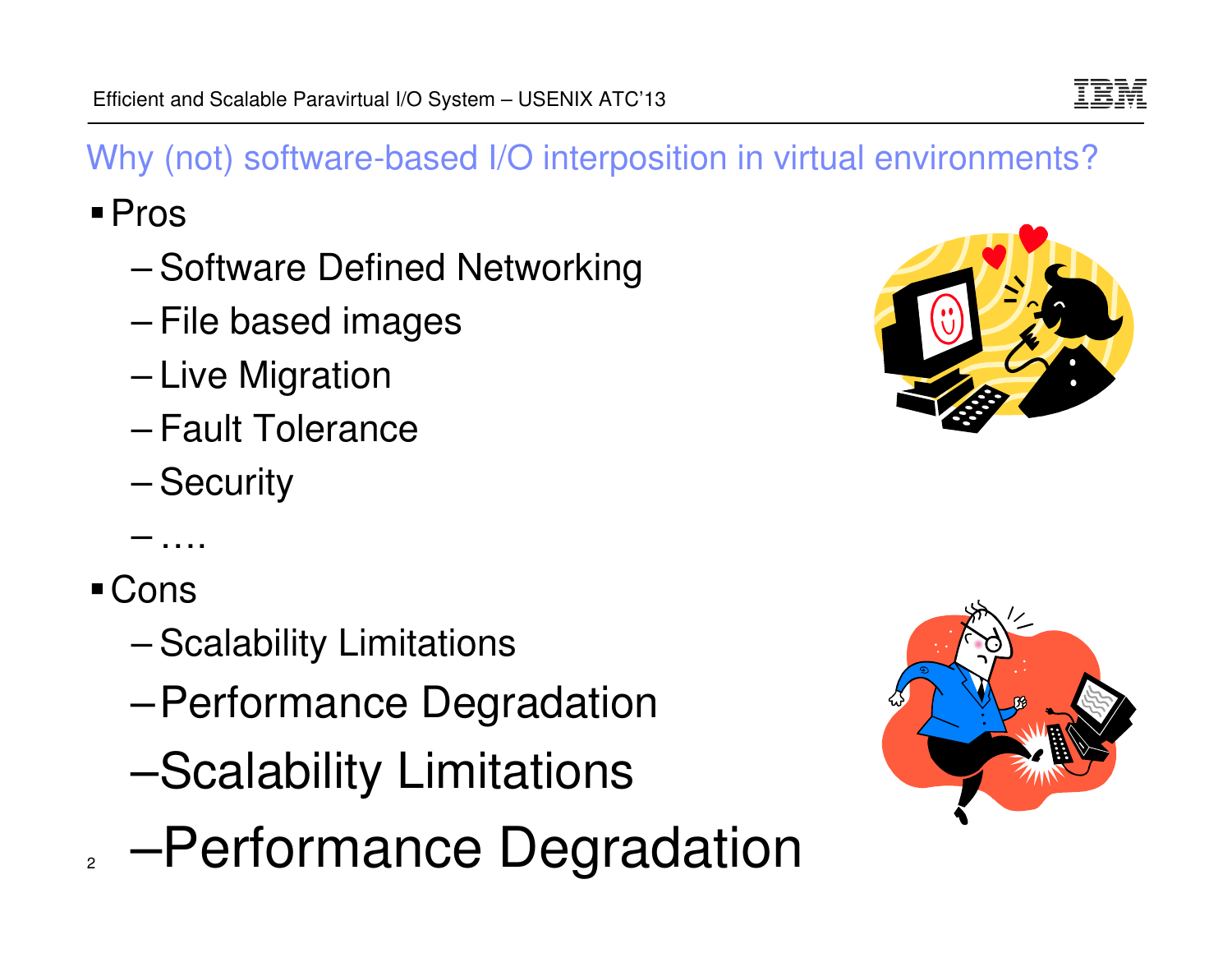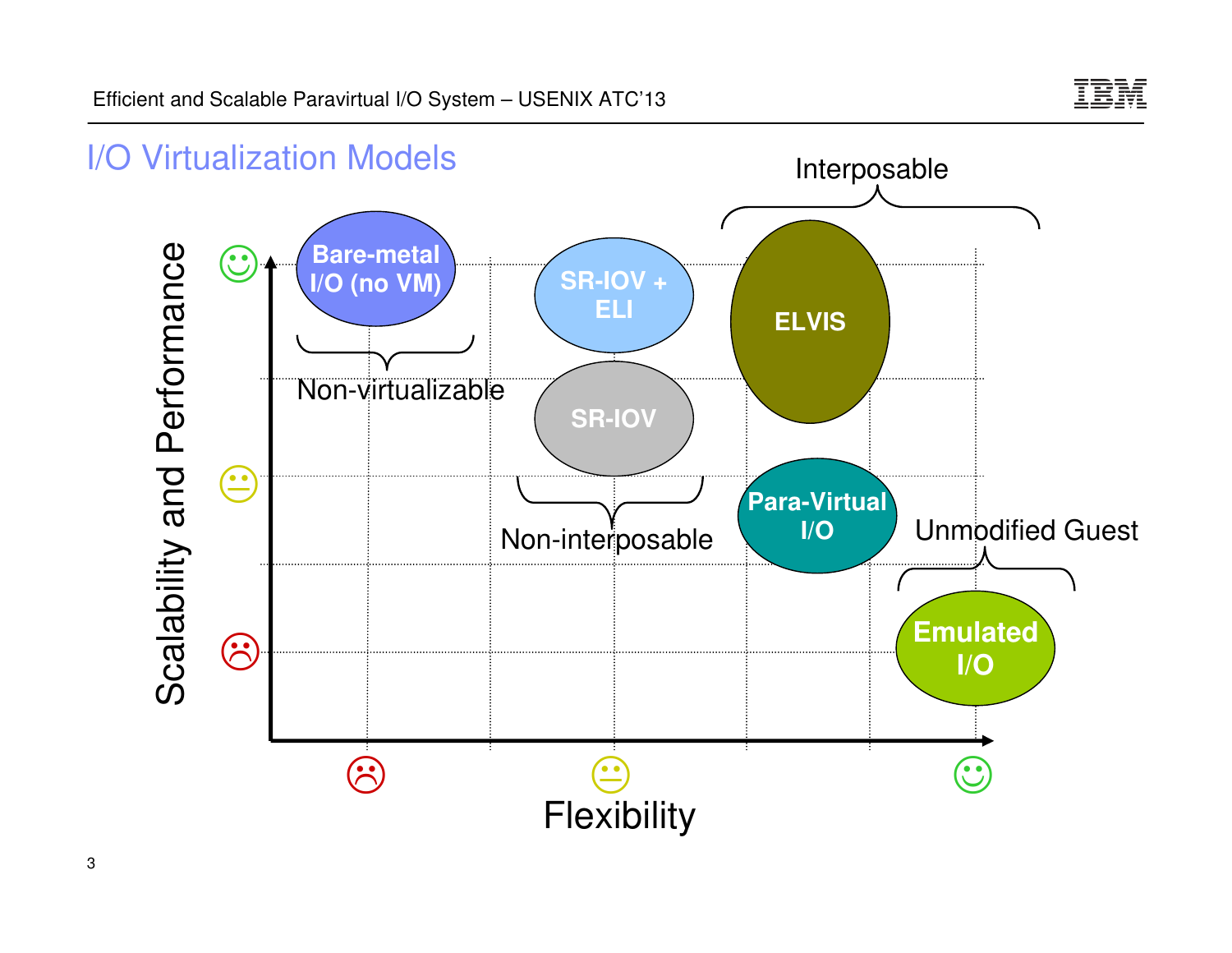

### How Paravirtual I/O works today

- The guest posts I/O requests in ring-queue (shared with the hypervisor) and sends a request notification
- The hypervisor processes the requests and sends a reply notification

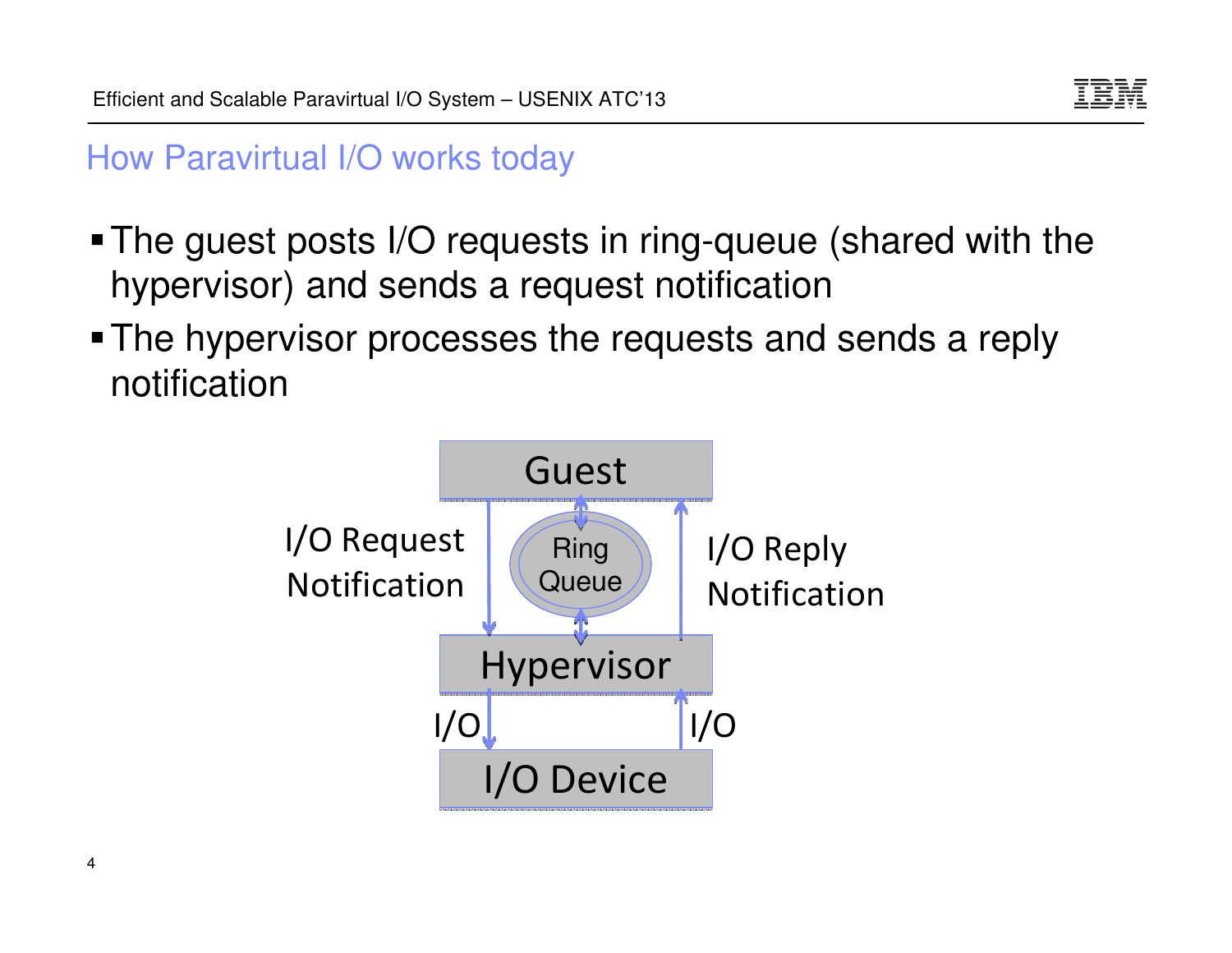

#### How I/O notifications are sent/received



**-1** thread per virtual I/O device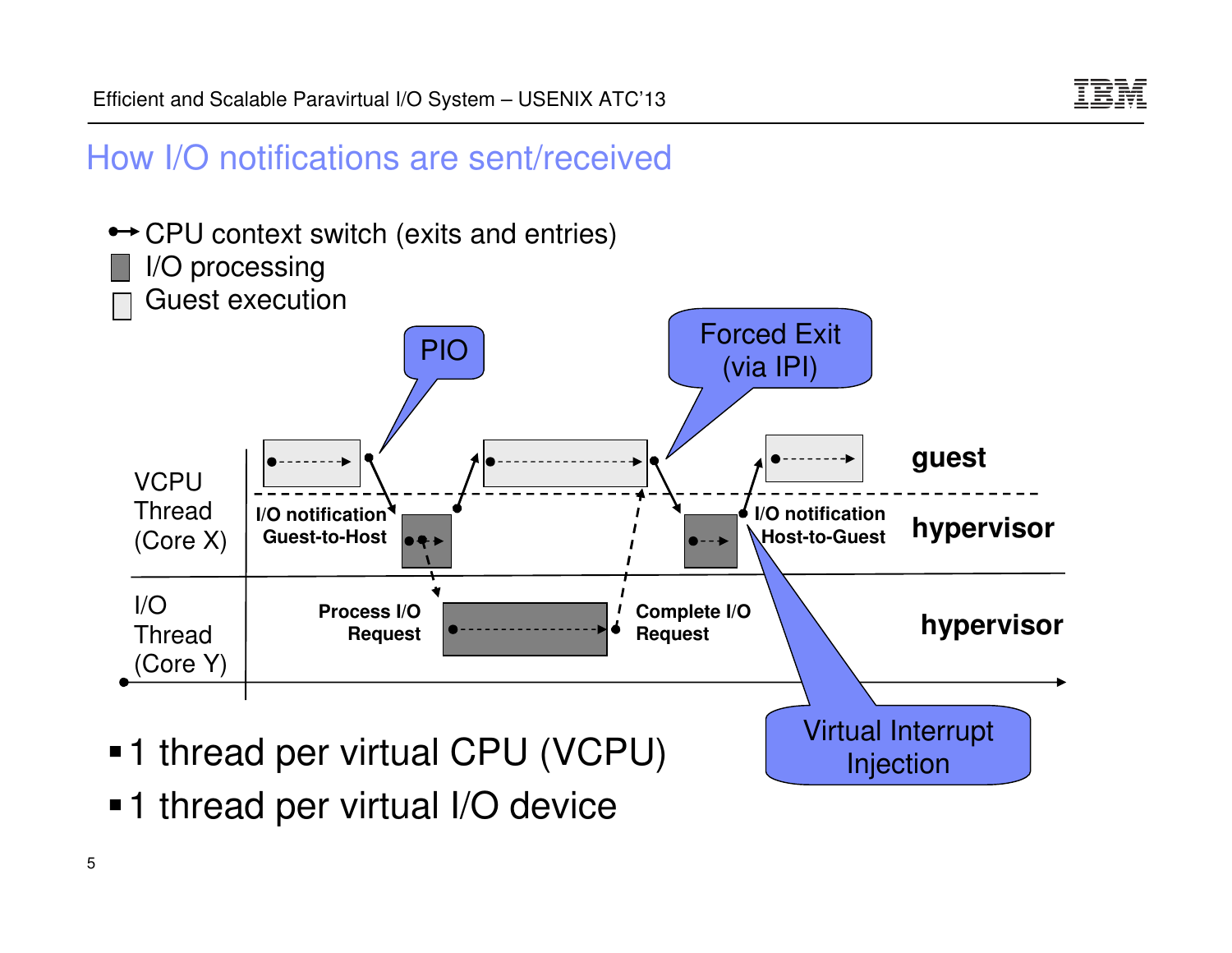

#### Is this model scalable with the number of guests and I/O bandwidth ?



VCPU and I/O thread-based scheduling for all cores

Depends on the host thread scheduler but the scheduler has no information about the I/O activity of the virtual devices.…

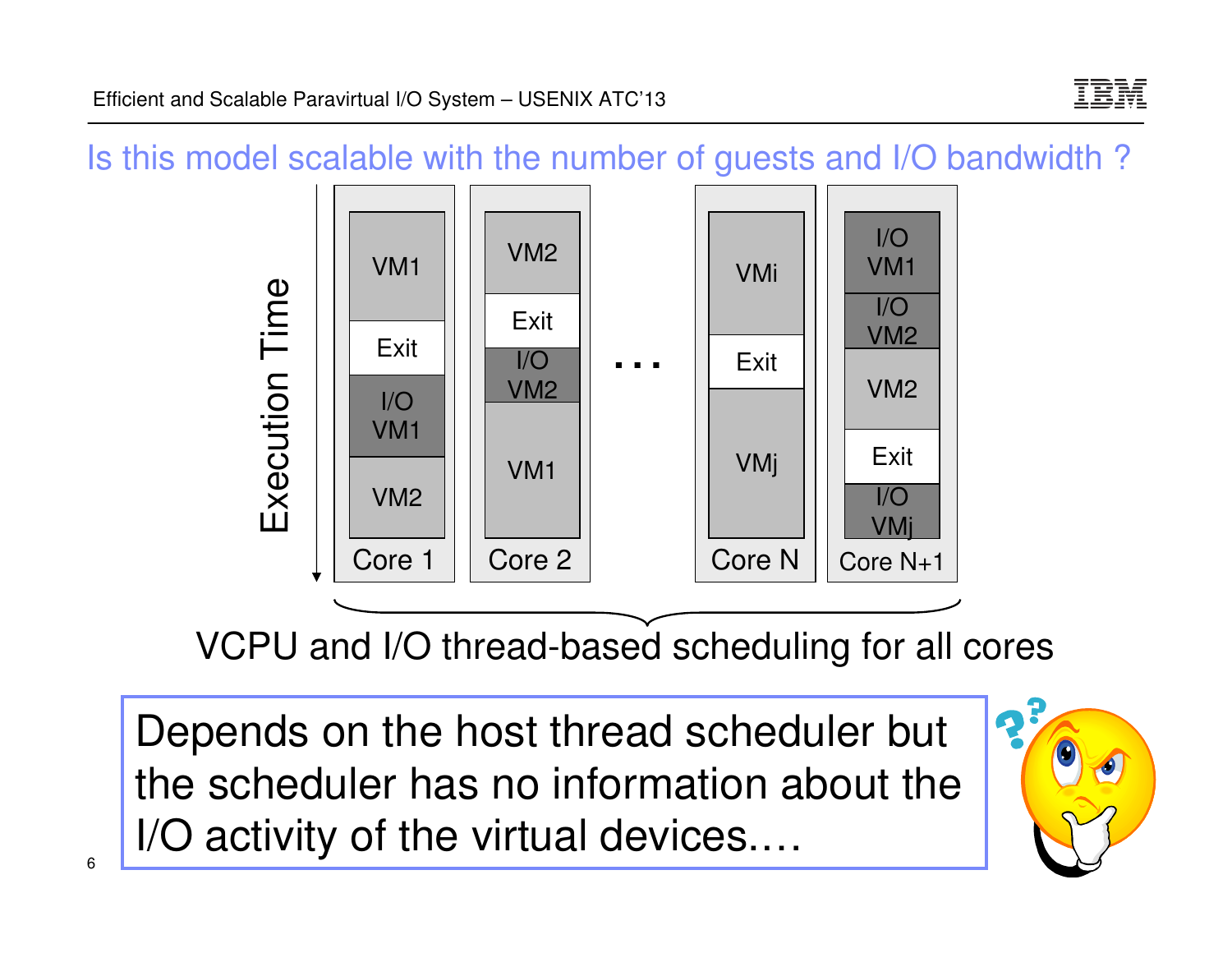

## Facts and Trends

- Notifications cause exits (context switches) == overhead!
- **Current trend is:** 
	- – Towards multi-core systems with an increasing numbers of cores per socket (4->6->**8**->16**->**32) and guests per host
	- Faster networks with expectation of lower latency and higher bandwidth (1GbE->10GbE->**40GbE**->100GbE)
- I/O virtualization is a CPU intensive task, and may require more cycles than the available in a single core

We need a new "efficient" and "scalable" Paravirtual I/O model!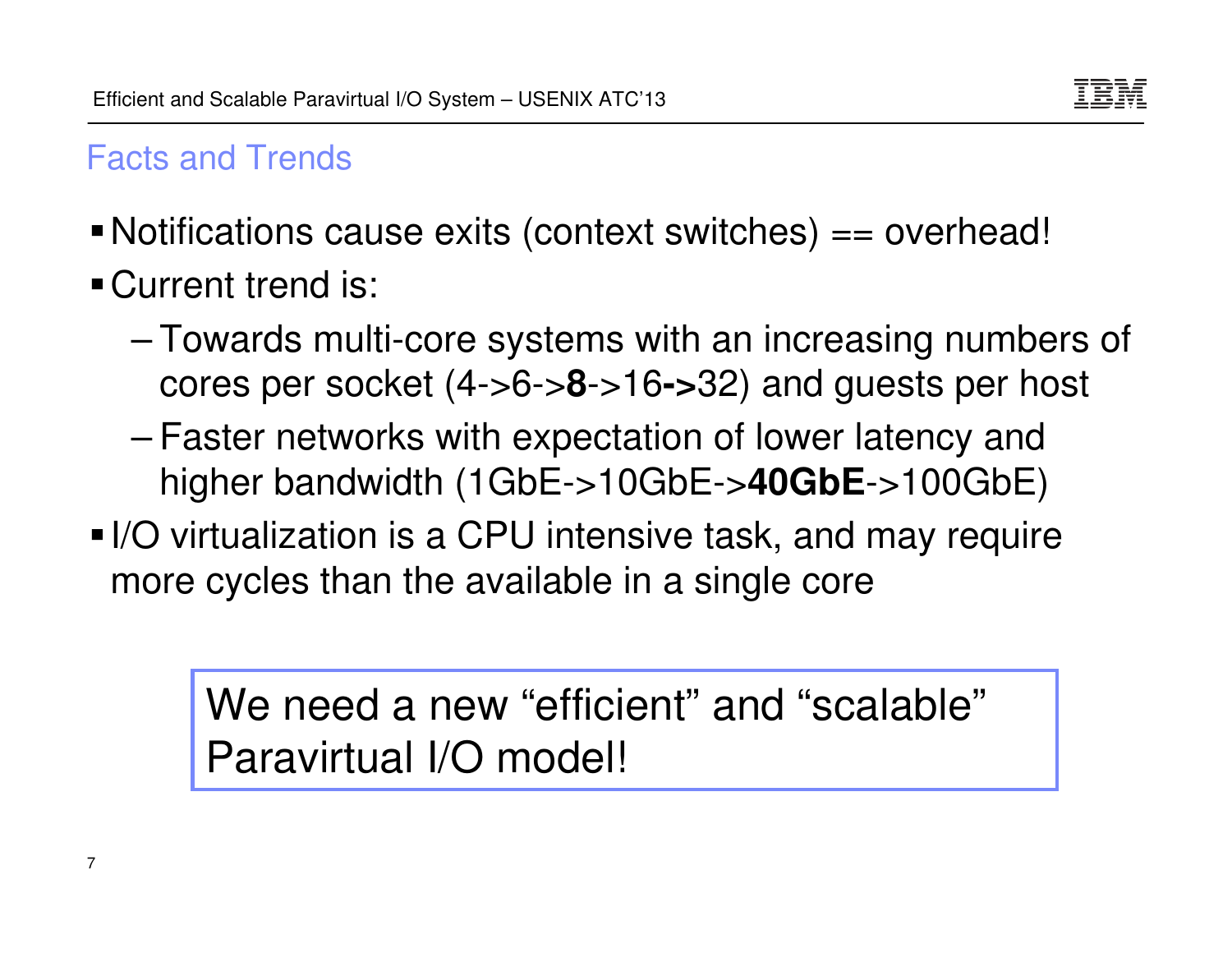

ELVIS: use fine-grained I/O scheduling and dedicate cores to improve scalability and efficiency

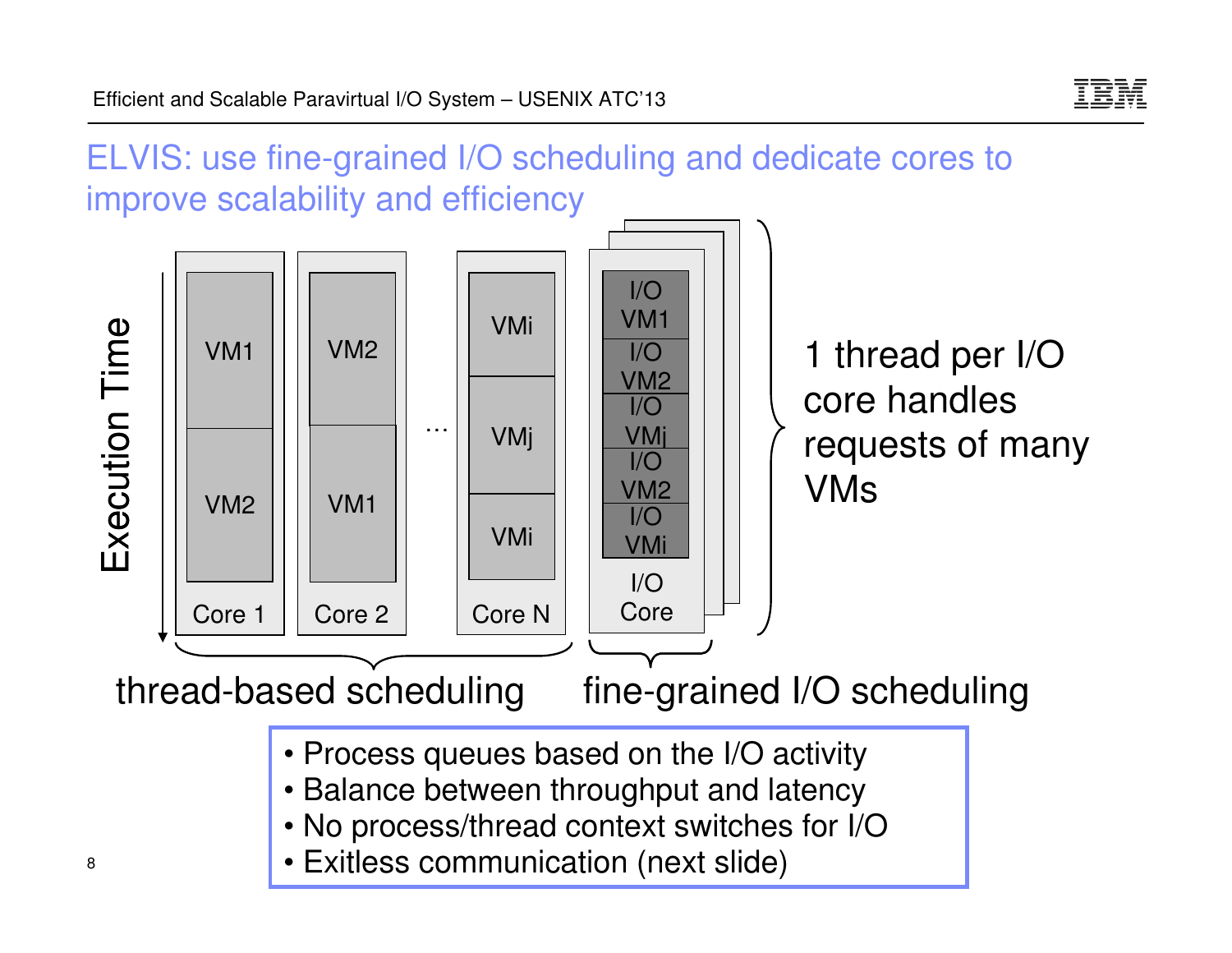

### ELVIS: remove notifications overhead to further improve efficiency

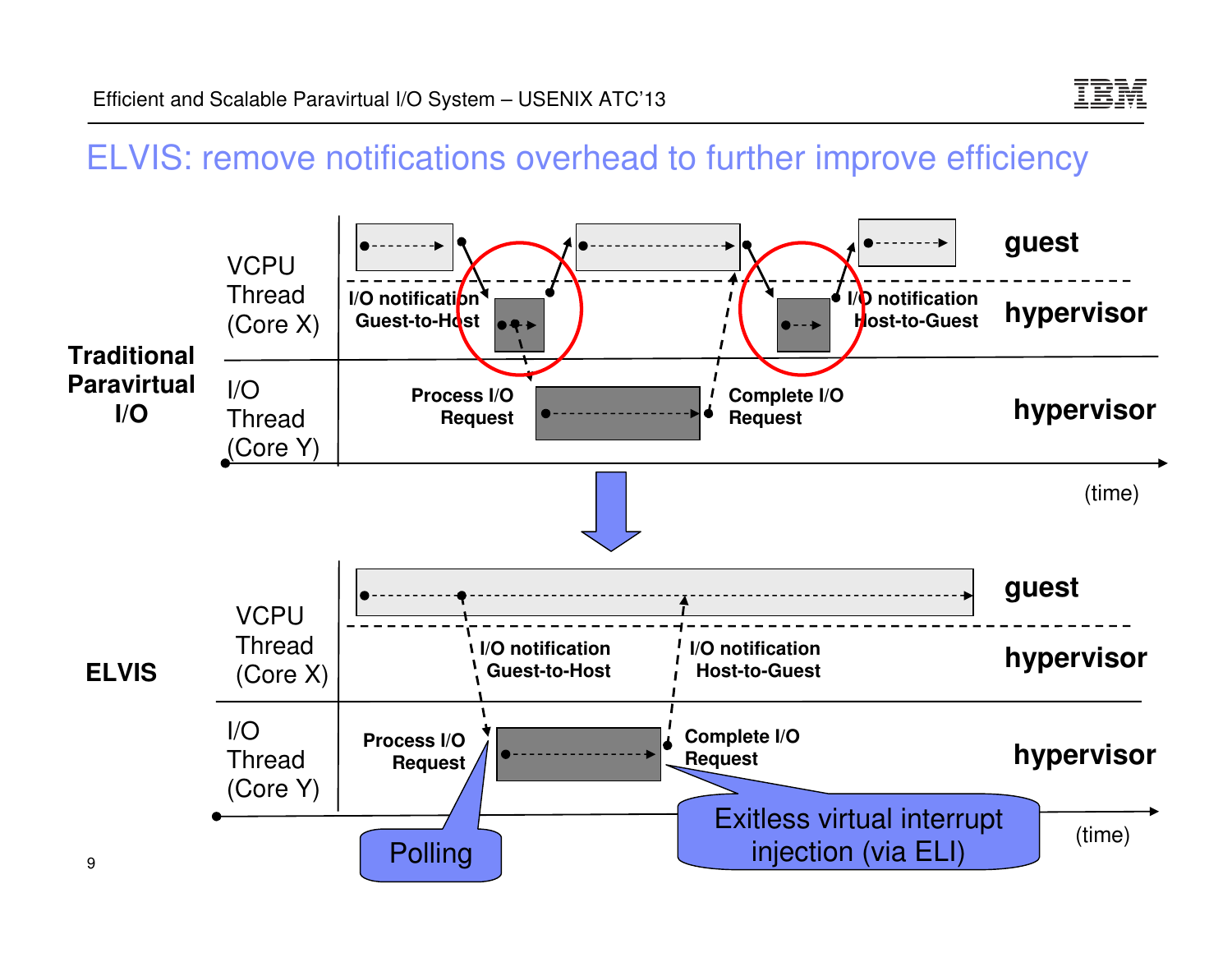

### ELVIS: Fine-grained I/O scheduling in a nutshell

- Single thread in a dedicated core monitors the activity of each queue (VMs I/O)
- Decide which queue should be processed and for how long

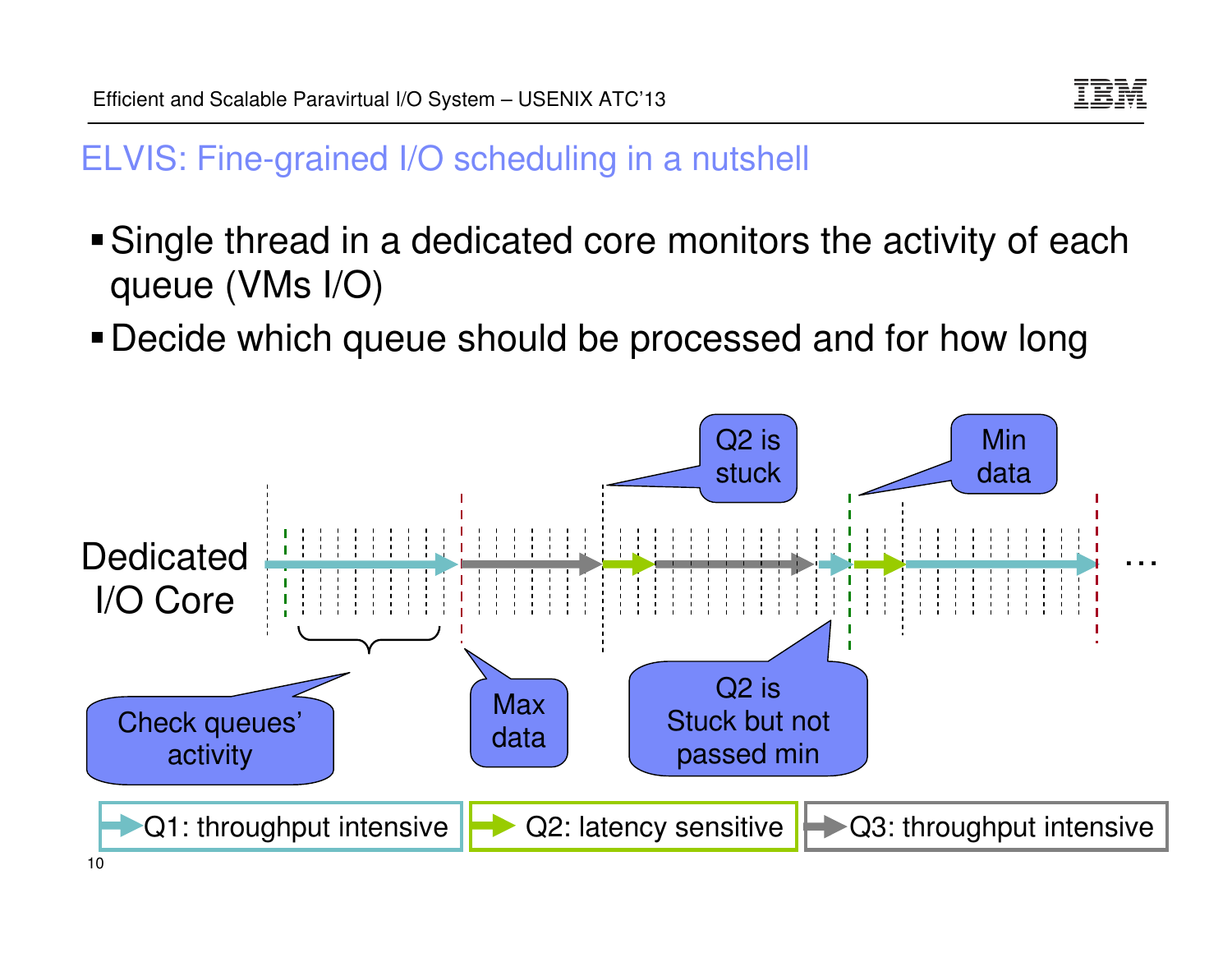

## ELVIS: Placement of threads, memory and interrupts

- Dedicate 1 I/O core per CPU socket
	- Cores per socket continue to increase year by year
	- More cores are required to virtualize more bandwidth at lower latencies (network links continue to be improved)
	- NUMA awareness: shared LLC cache and memory controller, DDIO technology
- Deliver interrupts to the "corresponding" I/O core
	- – Interrupts are processed by I/O cores and do not disturb the running the guests
	- Improve locality
	- Multi-port and SR-IOV adapters can dedicate interrupts per port or virtual function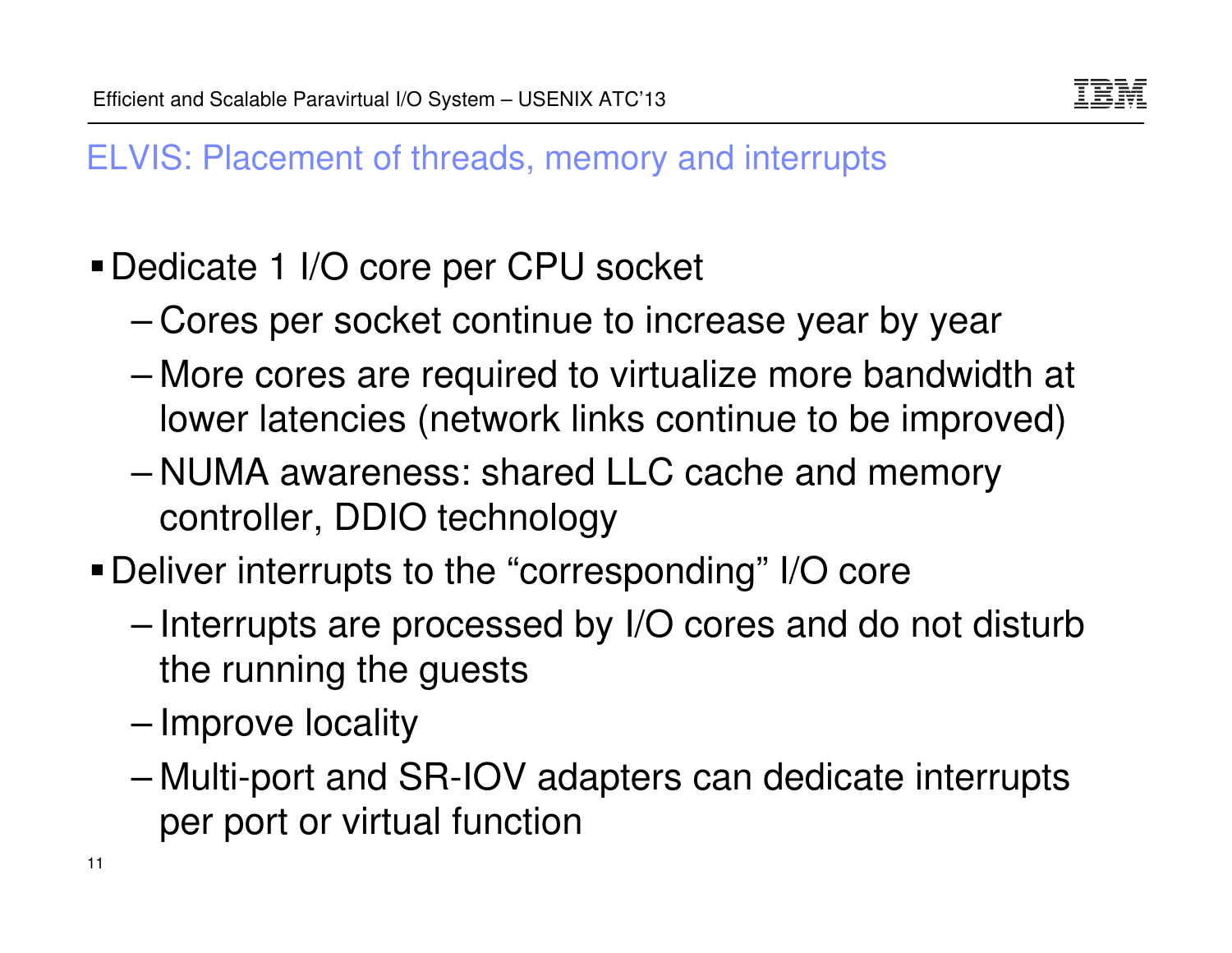

## Implementation and Experimental Setup

## **Implementation**

- –Based on KVM Hypervisor (Linux Kernel 3.1 / QEMU 0.14)
- –With VHOST, in-kernel paravirtual I/O framework
- – Use ELI patches to enable exitless replies and to improve hardware-assisted non-interposable I/O (SR-IOV)

## Experimental Setup

- – IBM System x3550 M4, dual socket 8 cores per socket Intel Xeon E2660 2.2GHz (SandyBridge)
- –Dual port 10GbE Intel x520 SRIOV NIC
- 2 Idantical carvare: ona licad to hoet th 2 identical servers: one used to host the VMs and the other used to generate load on bare-metal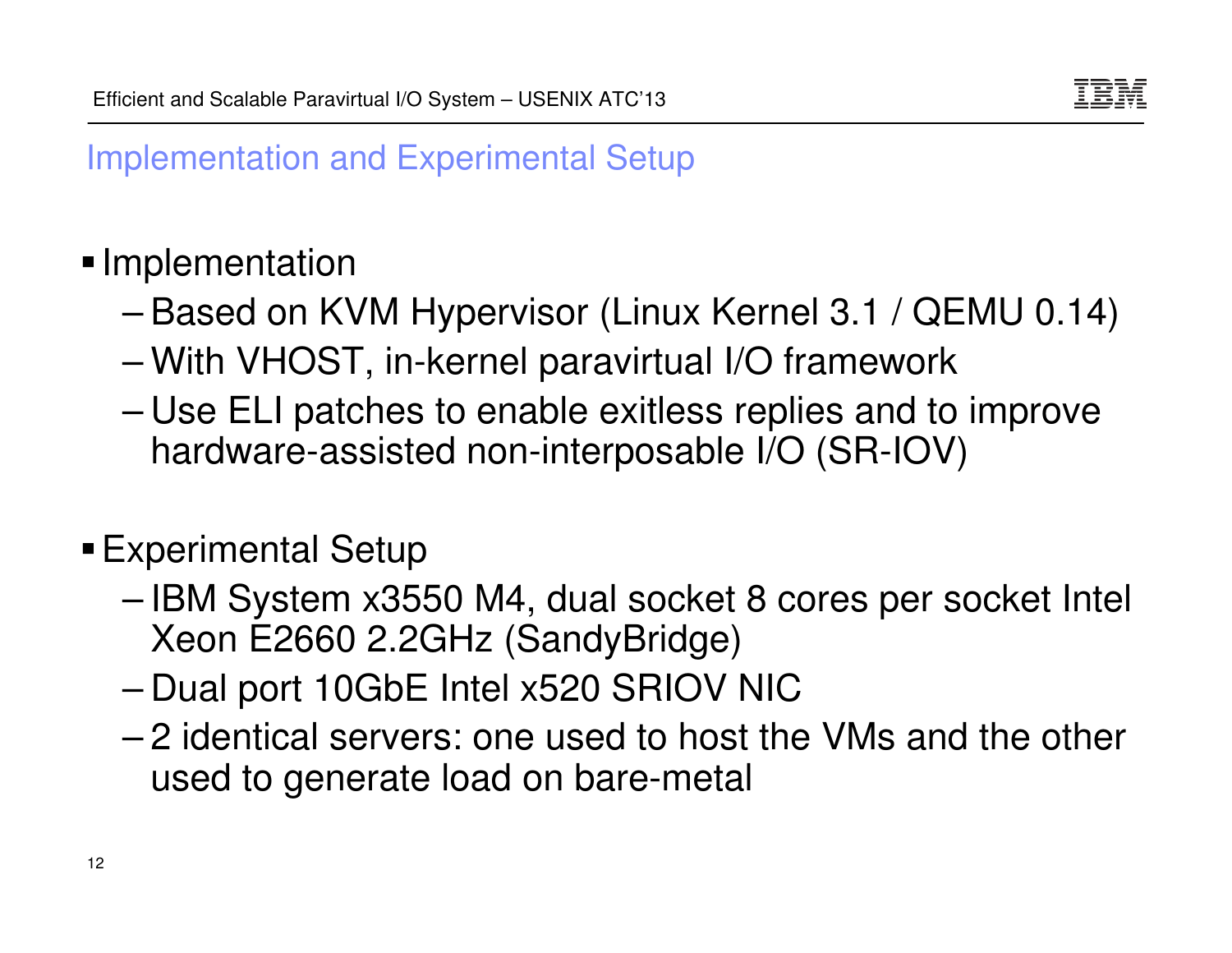

## **Methodology**

- **Repeated experiments using 1 to 14 UP VMs** 
	- –1x10GbE when running up-to 7 VMs
	- 2x10GbE when running more than 7 VMs
- Compared ELVIS against 3 other configurations

## **No interposition**

- – Each VM runs on a dedicated core and has a SR-IOV VF assigned using ELI
- The closer ELVIS is to this configuration, the smaller the overhead is (used to evaluate ELVIS efficiency)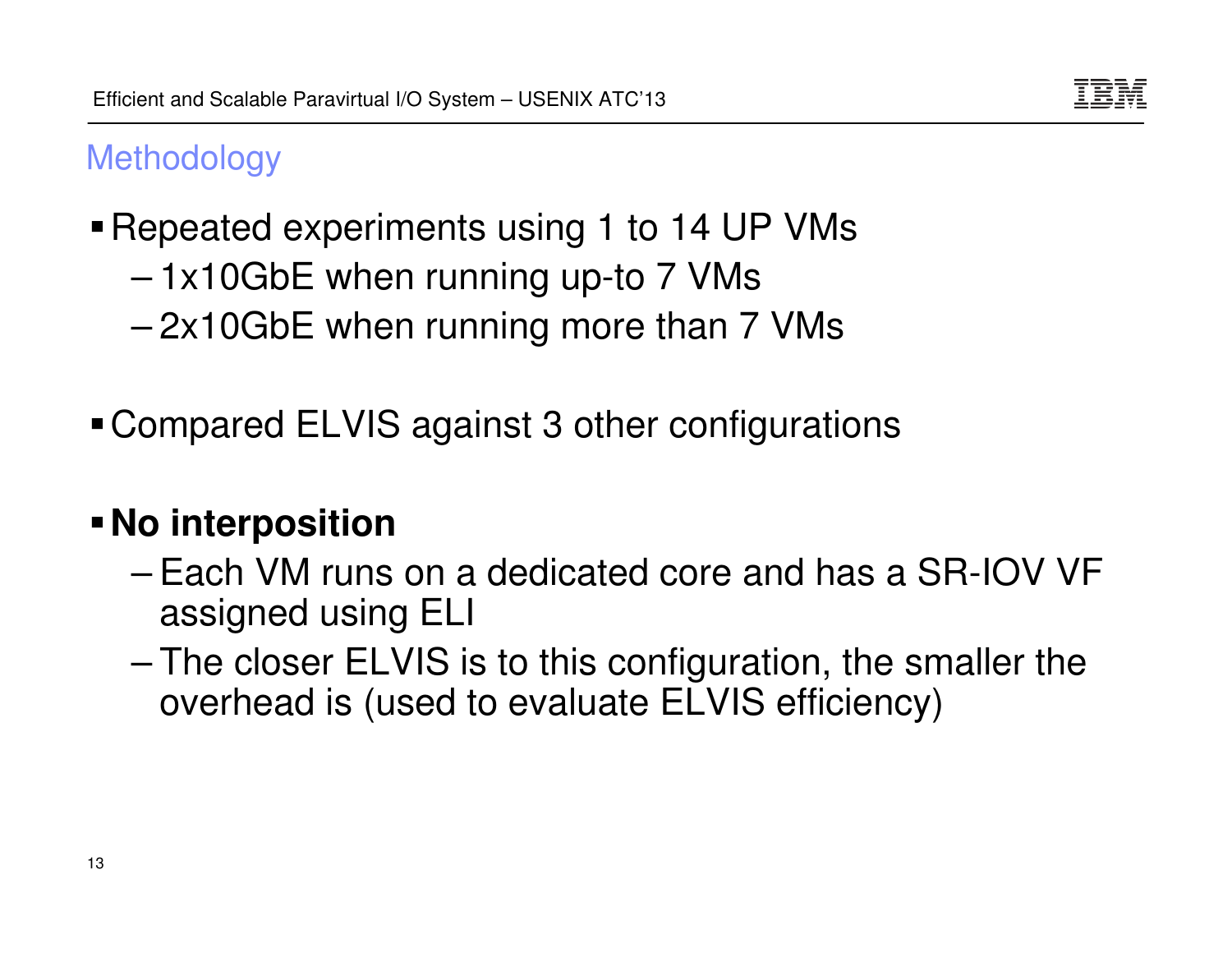

## Methodology (cont.)

- N=number of VMs (1 to 14)
- Used N+1 cores (N<sup>≤</sup> 7) or N+2 cores (N>7)
	- This is the resource overhead for I/O interposition

# **ELVIS**

- –1 dedicated core per VCPU (VM)
- –1 core (N<=7) or (N>7) 2 cores dedicated for I/O

# **Baseline**

– $N+1$  cores  $(N \le 7)$  or  $N+2$  cores  $(N>7)$  to run VCPU and I/O threads (no thread affinity)

# **Baseline+Affinity**

- Baseline but dedicate 1 core per VCPU and pin I/O threads
- 14to dedicated I/O cores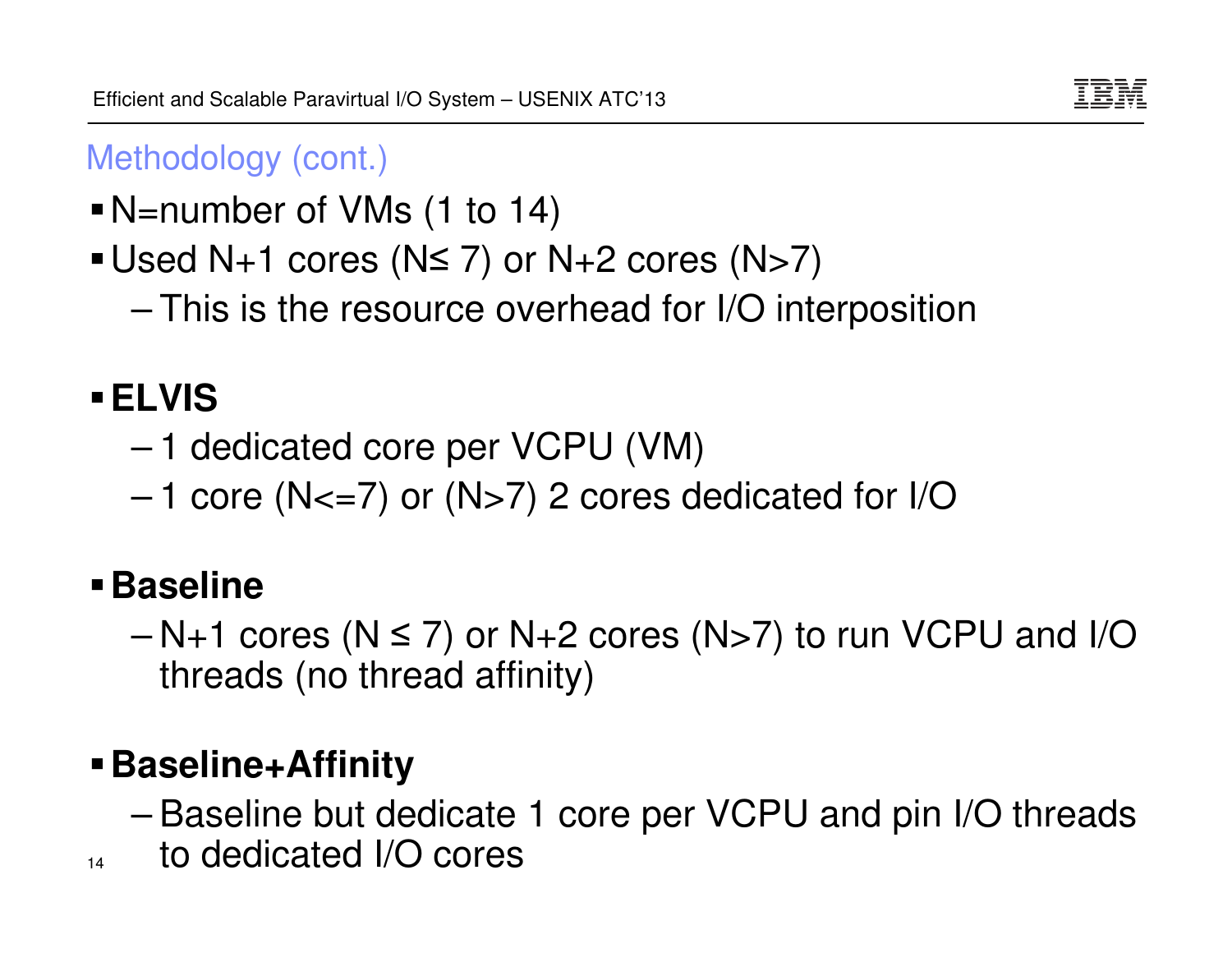

#### Netperf – TCP Stream 64Bytes (throughput intensive)



1x10Gb port

 **ELVIS:** 1 core dedicated for I/O and 1 dedicated core per VM (N+1 total)**Baseline**: N+1 cores (to handle I/O and to run the VMs)

**No Interposition**: N cores to run the VMs

2x10Gb port

**ELVIS:** 2 cores dedicated for I/O and 1 dedicated core per VM (N+2 total) **Baseline**: N+2 cores (to handle I/O and to run the VMs)

**No Interposition**: N cores to run the VMs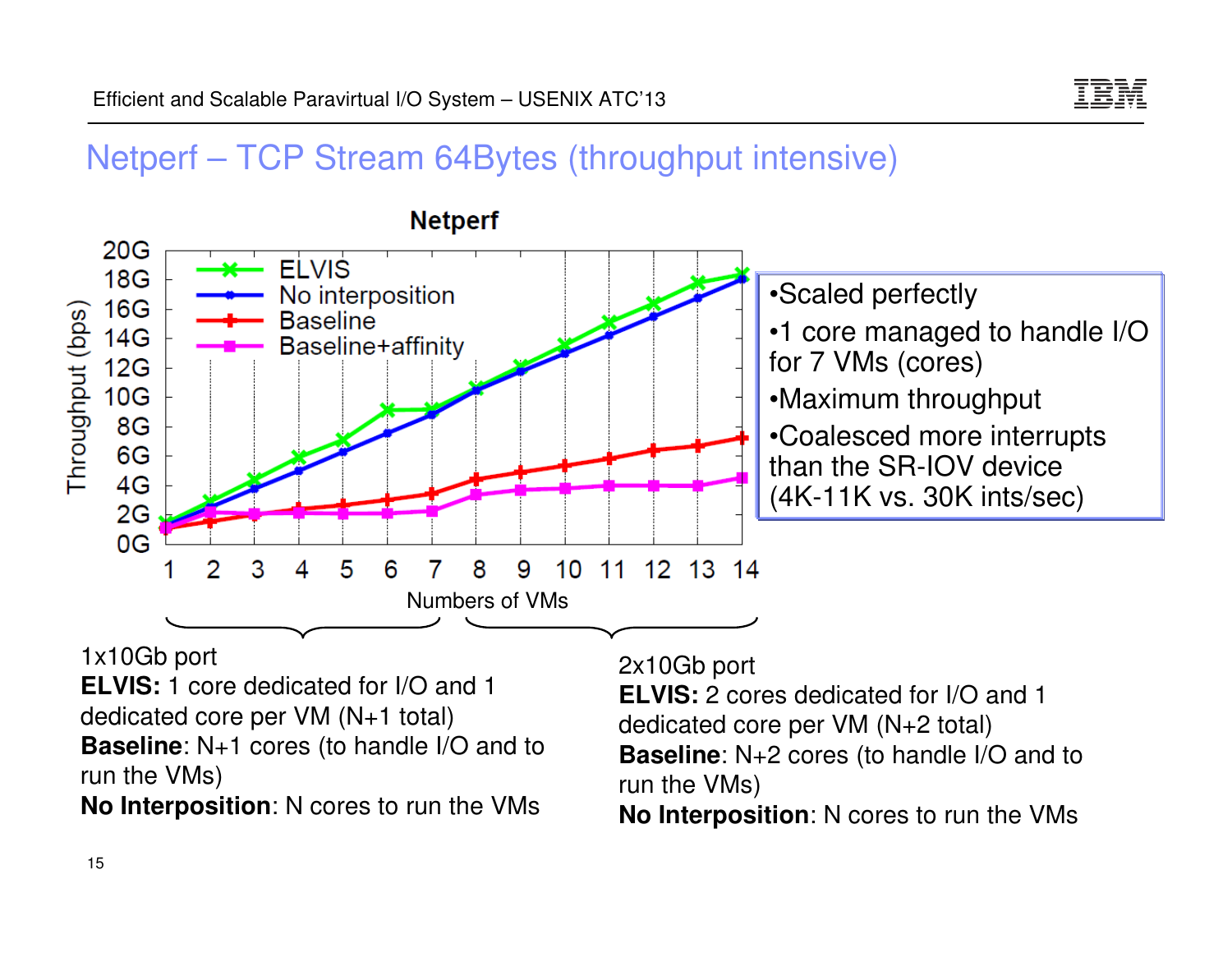

#### Netperf – UDP Request Response (latency sensitive)



•Latency slightly increased with more VMs •Better than No Interposition in some cases because enabling SR-IOV in the NIC increases latency by 22%(ELVIS disables SR-IOV)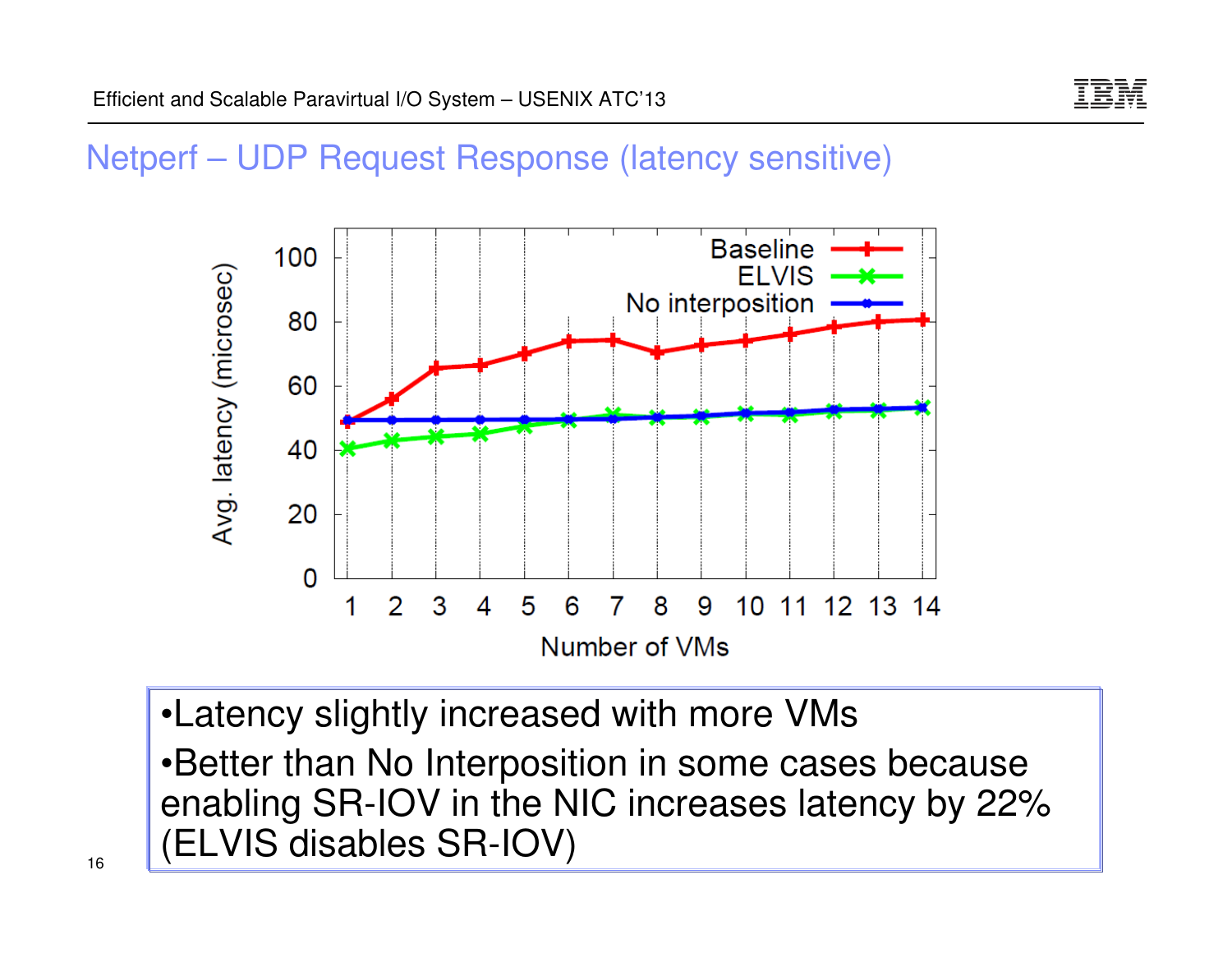



•ELVIS was up to 30% slower than No interposition when the I/O core was not saturated, but was always30%-115% better than Baseline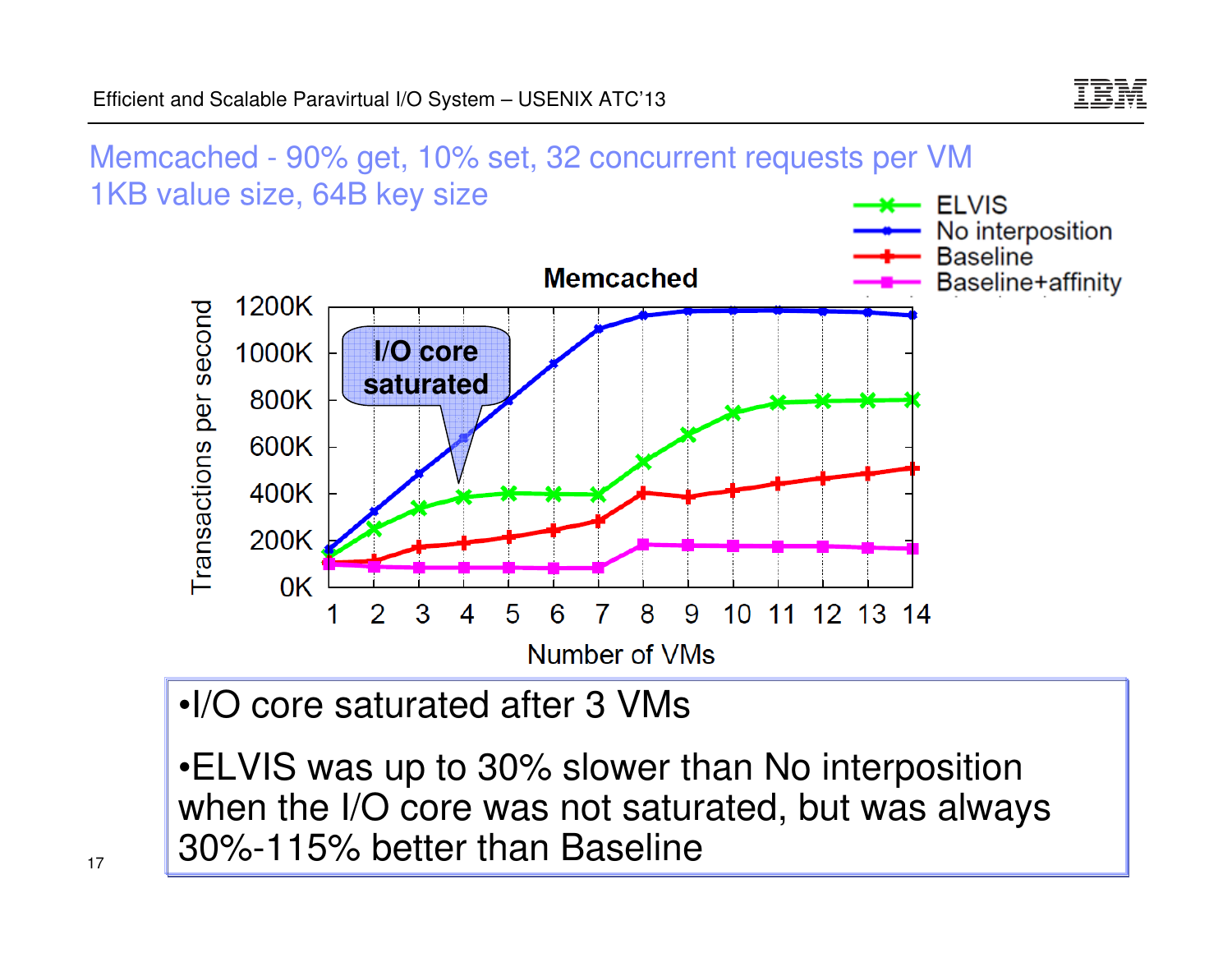

Improving I/O Virtualization - Related Work

- Paravirtual I/O
- Polling
- Spatial division of cores / core dedication
- Exitless Interrupts

We extended many of these ideas and integrated them with a fine-grained I/O scheduling to build a new **Efficient** and **Scalable** paravirtual I/O System (ELVIS)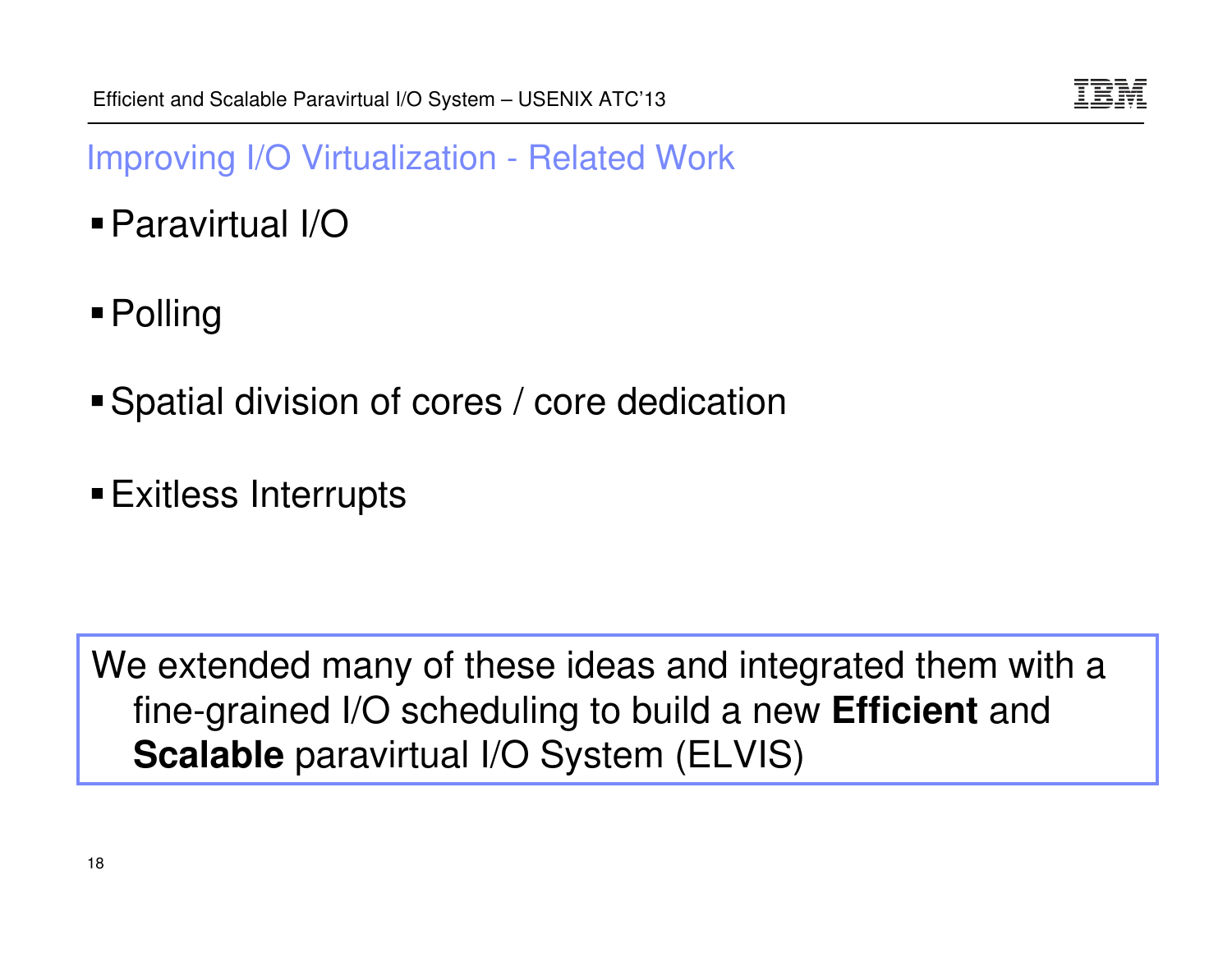

## Conclusions and Future Work

- Most data centers and cloud providers use paravirtual I/O(required to enable many useful virtualization features)
- Current trend towards multi-core systems and towards faster networks makes paravirtual I/O **inefficient** and **not scalable**
- ELVIS presents a new **efficient and scalable** I/O virtualization system that removes paravirtual I/O deficiencies
- **Future Work** 
	- –Improve fine-grained I/O scheduling to consider VM's SLAs
	- – Dynamically allocate or release I/O cores based on the system load and guest's workloads
	- –Core Specialization: I/O core <> VCPU cores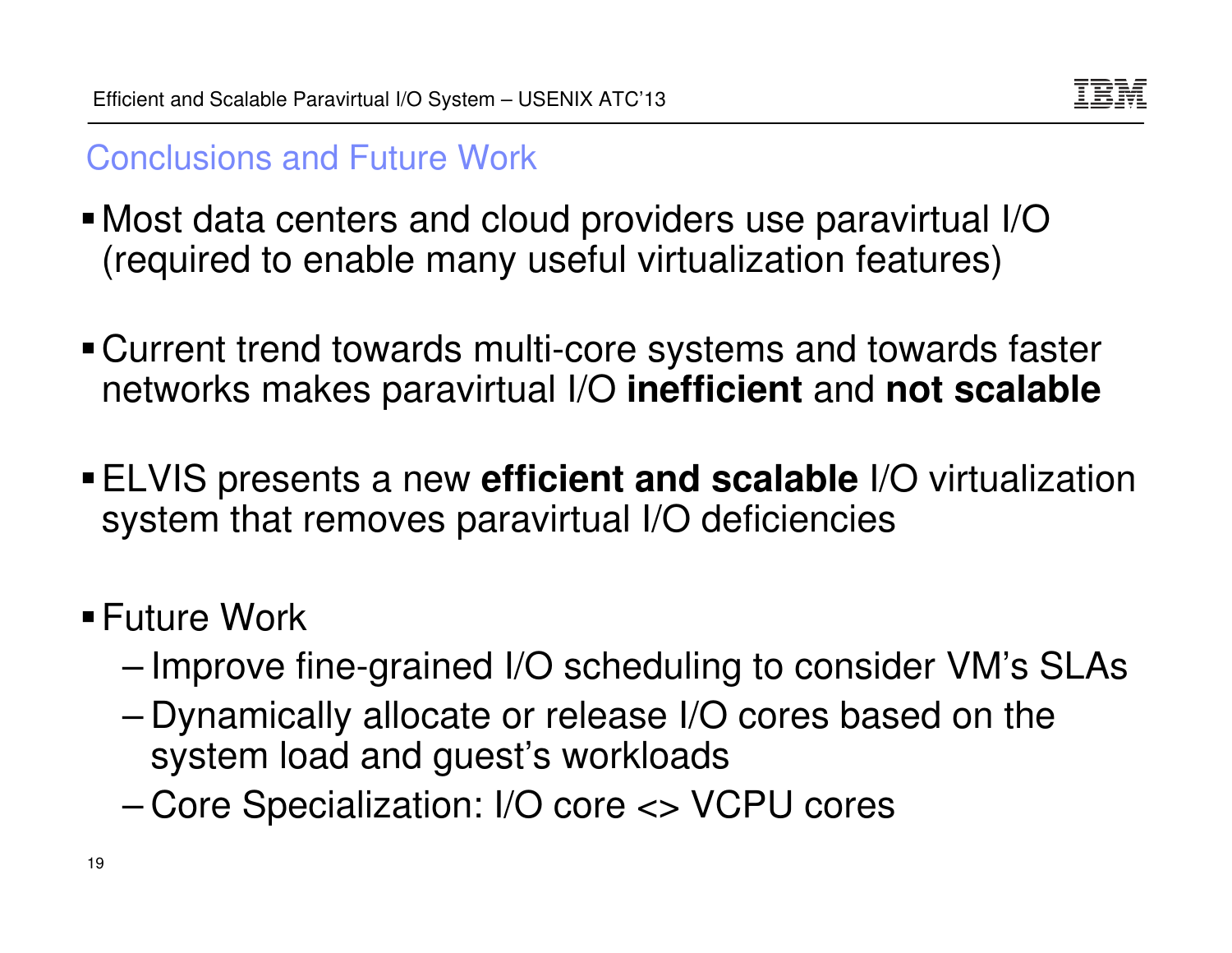

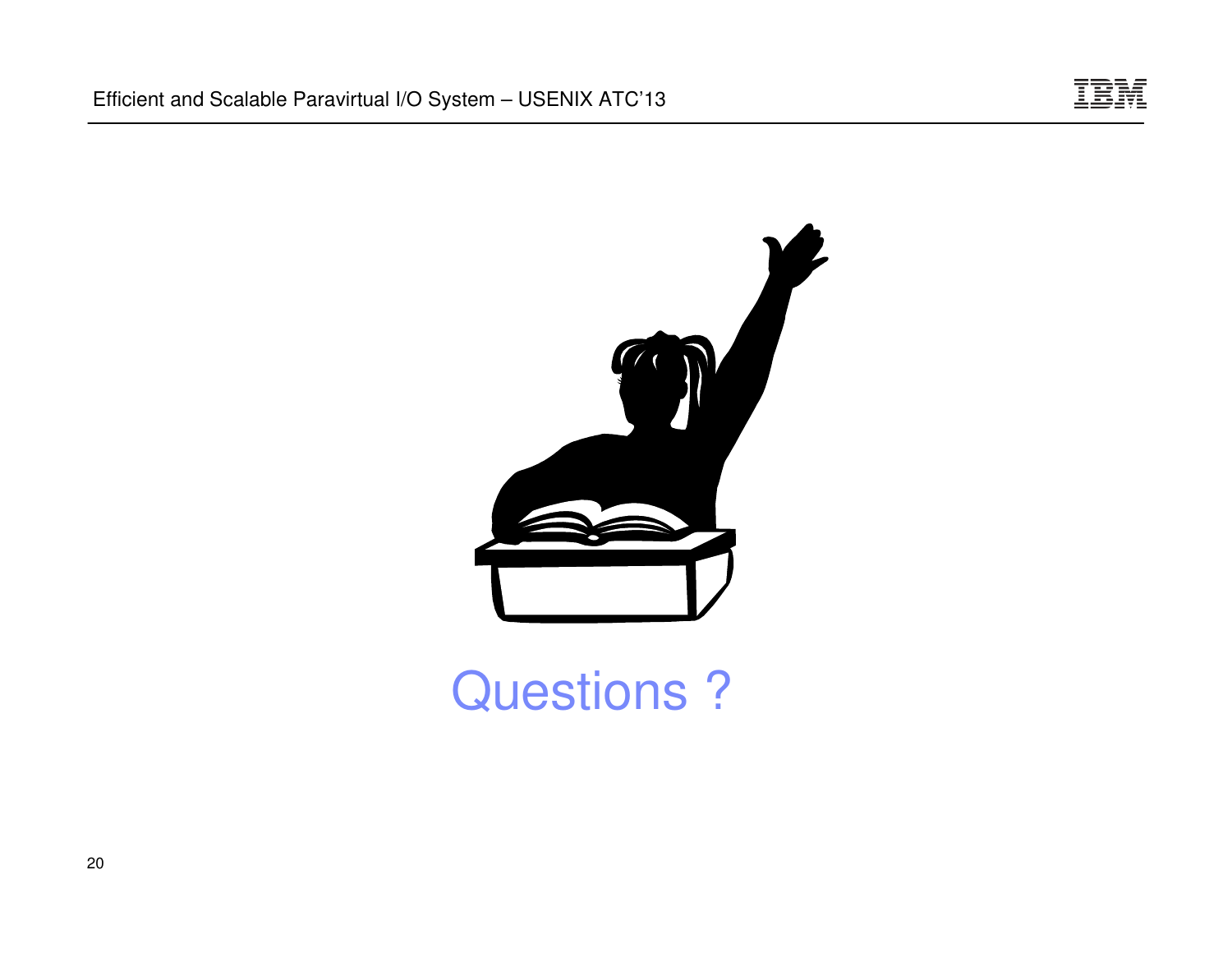

# Backup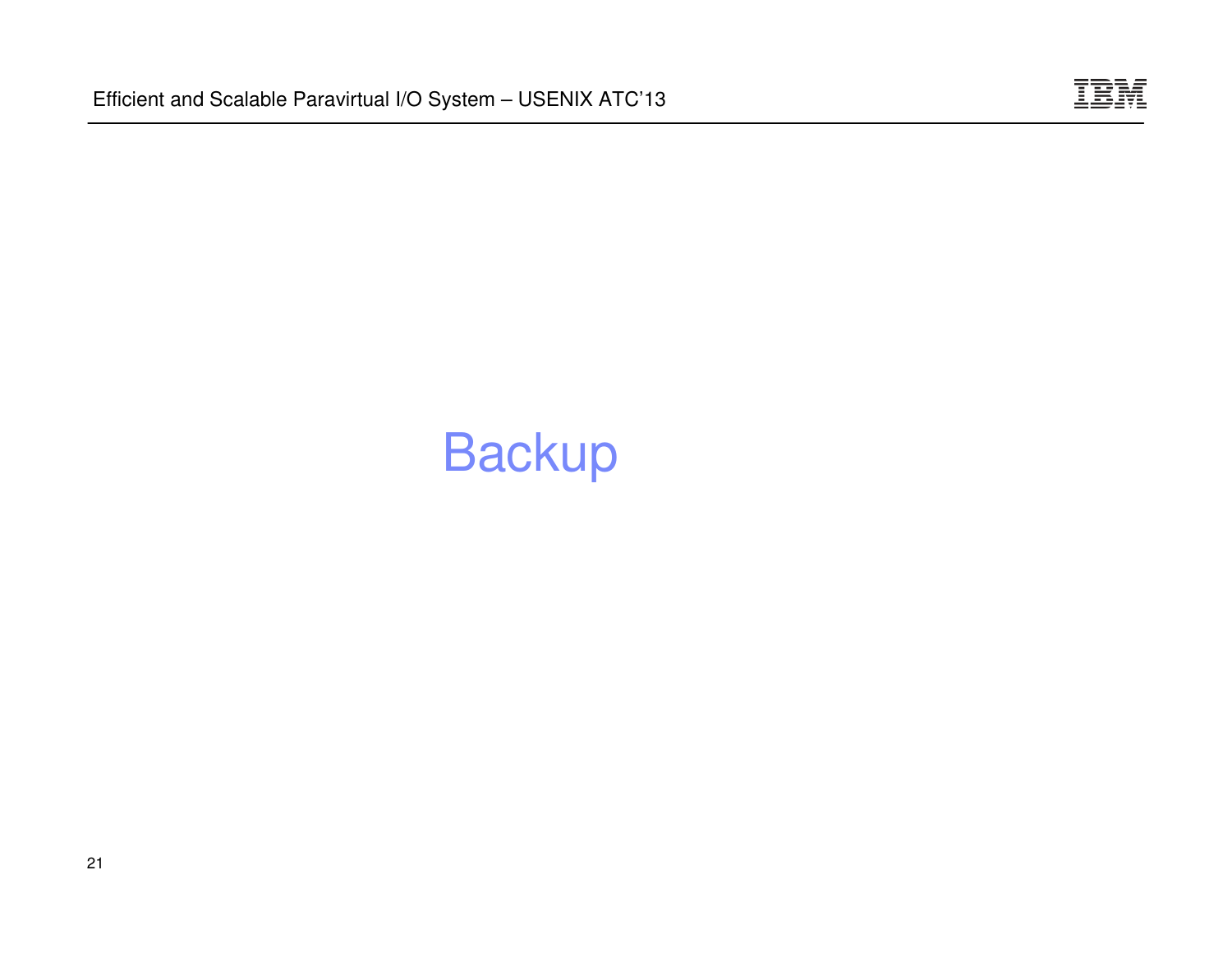

#### Mix of throughput intensive and latency sensitive VMs

•Throughput intensive: N VMs run Netperf TCP Stream 64Bytes (STREAM)•Latency sensitive: 7-N VMs run Netperf UDP Request Response (RR) $\cdot N = 1$  to 6



•Managed to balance between throughput intensive and latency sensitive workloads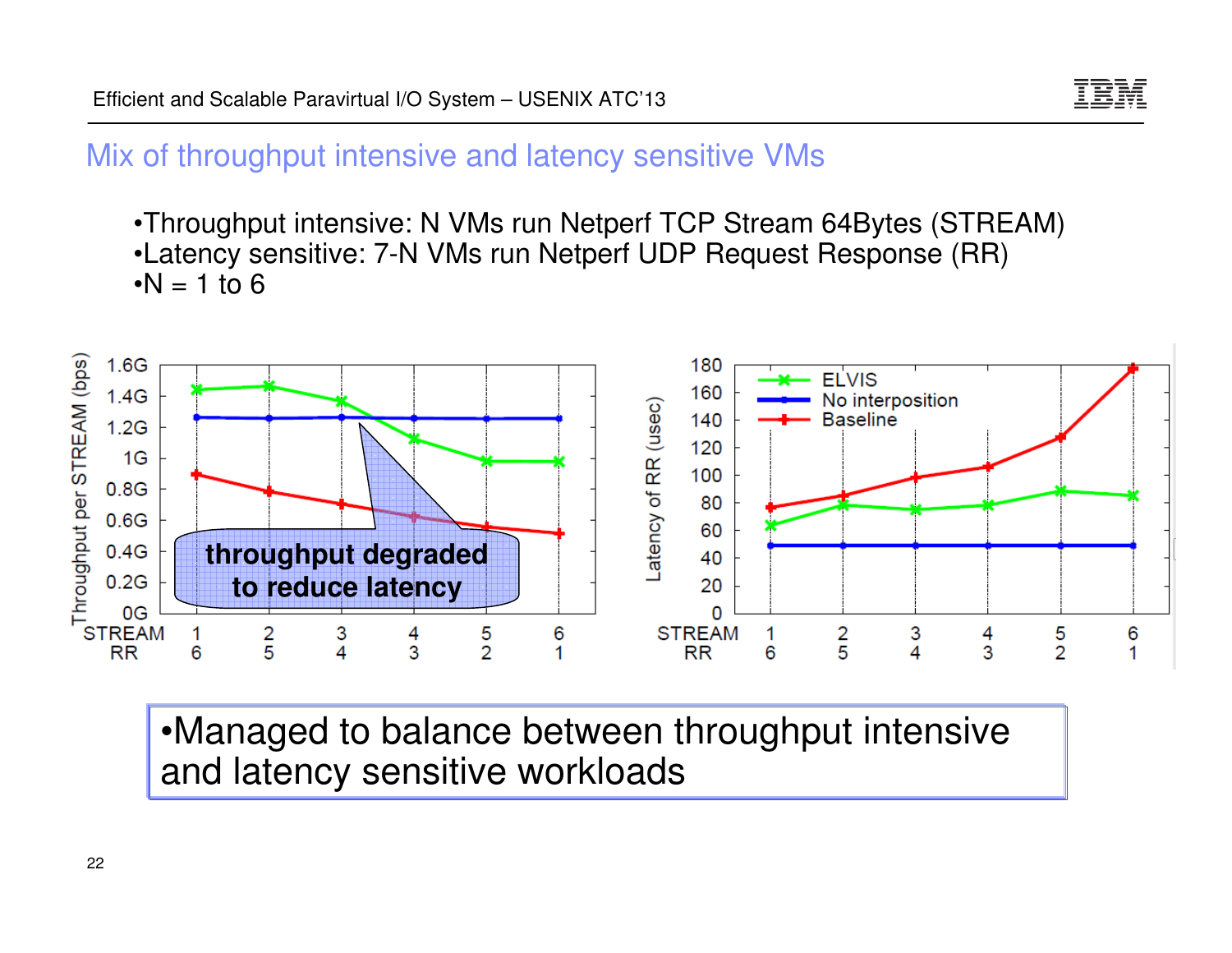

# NUMA awareness

Netperf – TCP Stream 64Bytes



•Aligned: improves performance by 30%-40%(I/O thread runs in the same socket )

•Unaligned: saturated after 5-6VMs(I/O thread runs in a different socket)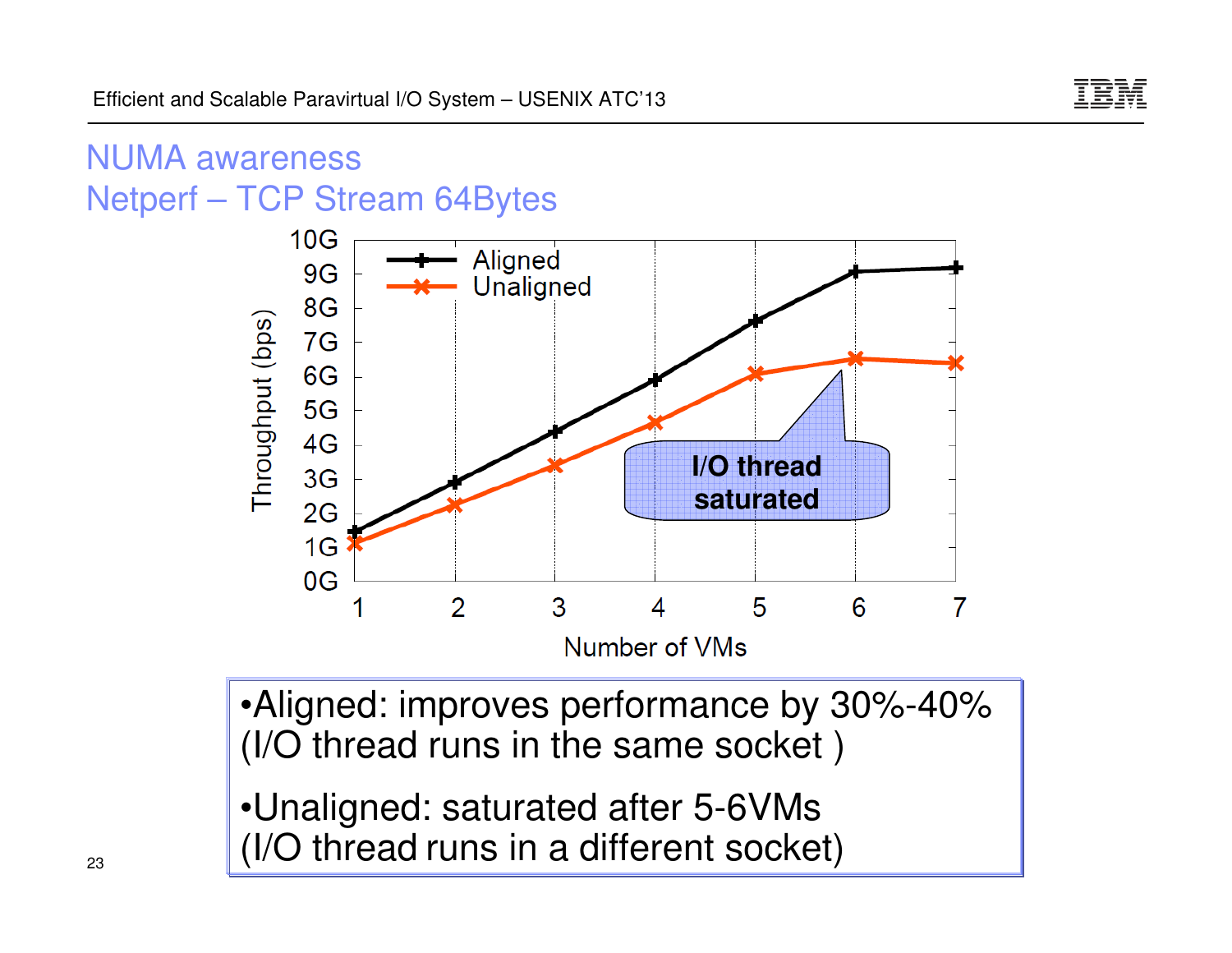

Filebench – block I/O interposition based on host RAM disk4x4KB random writes, 4x4KB random reads per VM

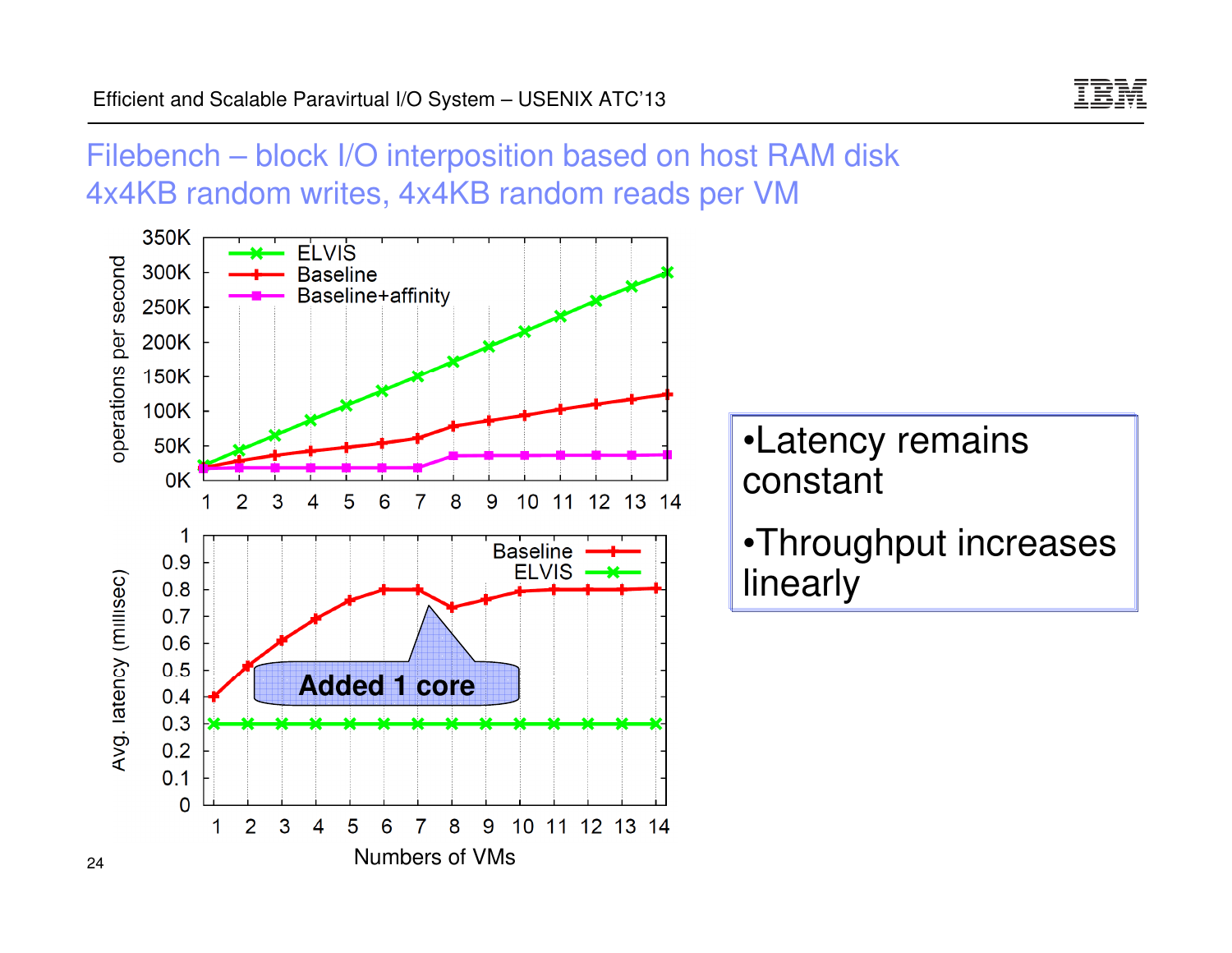

### I/O becomes Exitless

|                           | <b>Baseline</b> | <b>ELVIS</b>   |
|---------------------------|-----------------|----------------|
| <b>NetPerf TCP stream</b> |                 |                |
| Exits/s 1 VM              | <b>142K</b>     | < 800          |
| Exits/s per VM (7 VMs)    | <b>53K</b>      | <800           |
| <b>Apache</b>             |                 |                |
| Exits/s 1 VM              | <b>109K</b>     | < 800          |
| Exits/s per VM (7 VMs)    | <b>39K</b>      | <800           |
| <b>Memcached</b>          |                 |                |
| Exits/s 1 VM              | <b>146K</b>     | <800           |
| Exits/s per VM (7 VMs)    | <b>60K</b>      | < 800          |
| <b>Filebench</b>          |                 |                |
| Exits/s 1 VM              | <b>56K</b>      | <800           |
| Exits/s per VM (7 VMs)    | <b>35K</b>      | <b>&lt;800</b> |

- Baseline: exits/VM decreased as the number of VMs increased (batching/coalescing effect)
- ELVIS: removed most of the exits!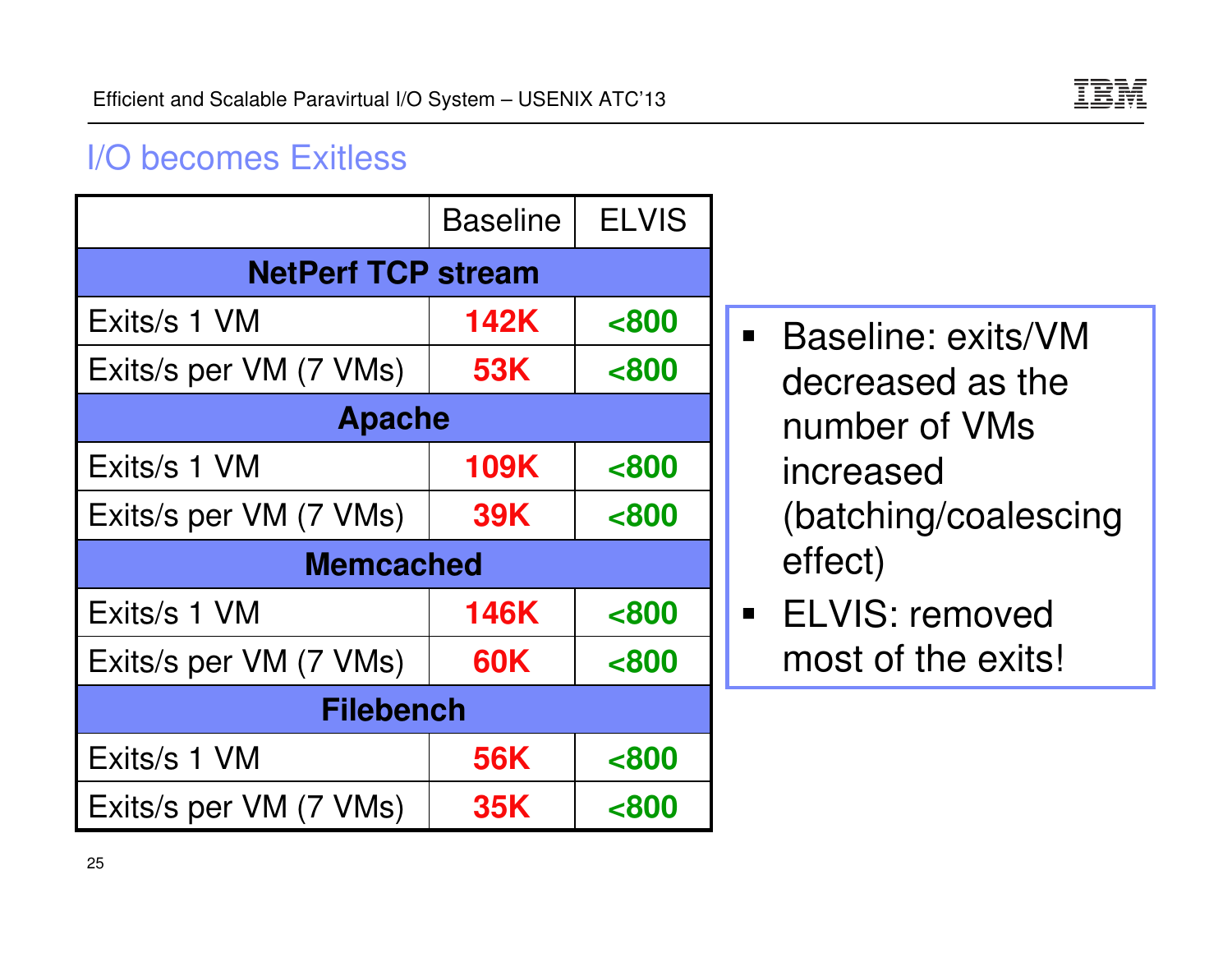

## Fine-grained I/O scheduling and Exitless requests/repliesNetperf – TCP Stream 64Bytes



- •Fine-grained I/O scheduling is required to improve scalability
- •Exitless notifications are required to improve per VM performance